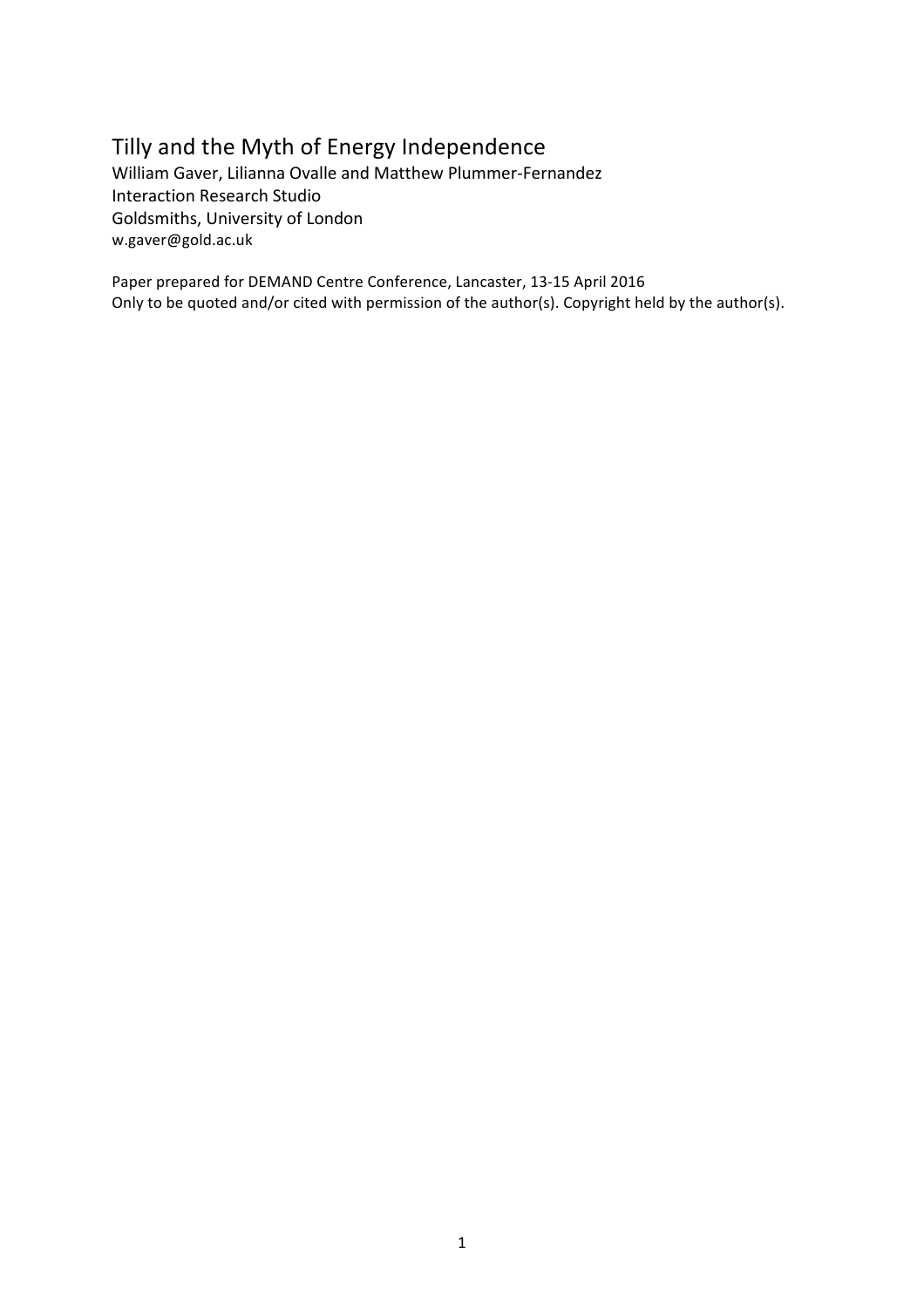# Tilly and the Myth of Energy Independence

William Gaver, Lilianna Ovalle and Matthew Plummer-Fernandez Interaction Research Studio Goldsmiths, University of London

## Introduction

In this note, we tell the story of how we developed our understanding of the ways energy supply and demand are entangled in geography and infrastructure on the Isle of Tiree in Scotland. This was an understanding we developed through a series of design encounters on the island, in which we used 'research through design' (Gaver, 2012; Zimmerman et al., 2007; Frayling, 1993) methods, first to engage with the island and its inhabitants, and later to work through imaginary future interventions on the island as a way of exploring what we had learned and the issues we had uncovered.

Because our methodology is oriented towards the development of new design propositions, and works through a process of emergence and discovery rather than investigation of a priori hypotheses or research questions (see Gaver 2014), this presentation will take the form of a narrative rather than a traditional research report. While we finish with a discussion of the issues we believe our work surfaced, most of this account will involve retelling the events that led to our current understandings, and because most of these events involved visual design materials, a large proportion of this account will be visual as well.

This leads us to two further caveats: First, because this was a relatively short and minimally funded project, our design work is 'unfinished' in the sense that it did not lead to realised systems that could be tested in the field, but instead ends with the conjectural proposals we produced. Second, we do not discuss all aspects of the project, omitting, for instance, our partners' work (e.g. Sim et al., 2015) and also details of our own Probe study, but instead focus on a few key moments in the process of discovering the island and constructing exploratory design proposals.

## Opening: An Invitation to Research

Our story opens with an email from Adrian Friday, Professor of Computing and Sustainability at Lancaster University and a previous collaborator with the authors. The email asked whether we'd be interested in joining him in a bid to the Catalyst project, also at Lancaster, to do research on the island of Tiree. He explained:

The *ideas* are rather sketchy at this point, but essentially: renewable energy is 'time varying' and not always available, and I'm interested in working with a community (e.g. on the island of *Tiree...*) to explore to what extent people are able to 'sync in' with available green energy and share the resource when it is available, and in understanding the pros/cons of energy that's not 'available on demand'. I keep thinking we're going to end up with some kind of artefact *that helps people think about where and when their energy comes from a bit differently.... (Friday, personal communication, May 2013).*

We agreed to pursue this, after some further conversation, because the idea for the project chimed with our previous design research on environmental issues. This had been shaped by critiques tending to undermine simple energy demand reduction as a route towards a lower carbon future. This included empirical work indicating the short-term effects of metering (Abrahamse et al., 2005) as well as the risk of boomerang effects (Schultz et al., 2007). It also included conceptual work including Shove's (2004) insight that energy use needs to be understood in terms of the practices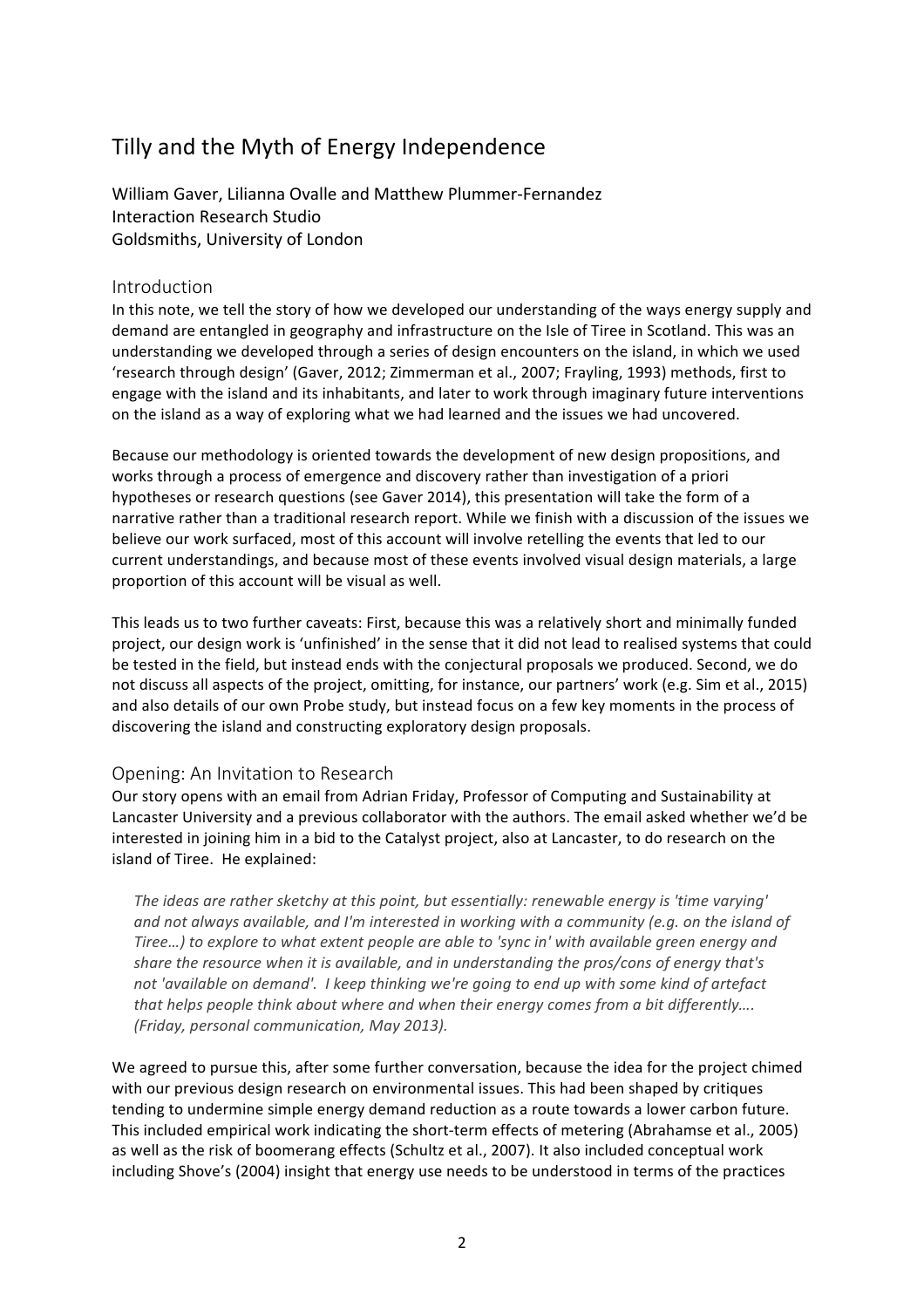that motivate it, give it meaning, and make it normal, and Strenger's (2013) observation that for many people, changes of practices to reduce demand are difficult or impossible. Finally, our views were shaped by more politically tinged work such as Dourish's (2010) analysis, which suggests that technical approaches such as demand metering assume a market logic of individual rational actors and draws attention to the blind spots of this logic, and Brynjarsdóttir et al's (2012) link of technological approaches to modernism and its limitations.

Based, in part, on these analyses, we had undertaken several exploratory projects concerned with rethinking how design can address environmental concerns. These included, at the time, a project in which we had constructed three 'Indoor Weatherstations' to highlight the microclimate of the home as an alternative to the didacticism of energy demand meters (Gaver et al. 2013); a project with researchers from the Open University in which we hired a graffiti artist to graph a neighbourhood's electricity use directly on their street as a way of exploring feedback at a community rather than household level, and a set of design proposals we had previously developed for devices that would display the National Grid's current demand/supply balance, as a way of encouraging people to avoid consumption during peak periods, when carbon-intensive coal-fired power plants are used to supplement more environmentally-friendly but slower alternatives (Boucher et al., 2012).

Our proposal for devices that would help people adjust their demand to the energy supply seemed particularly relevant to Tiree, as in 2009 a wind generator, called Tilley, had been erected on the island to produce energy. Thus our initial understanding was that a significant proportion of the electricity used on the island was produced locally by a potentially intermittent supply of wind. Given this, it made sense to support community members to adjust their energy use in accord with Tilley's supply, to ensure they were relying on 'green' energy as much as possible rather than drawing on energy from the National Grid. Thus we started discussing ideas about ways of signaling Tilley's supply to the island. For instance, we were intrigued by the idea of building large mechanical structures for visible signaling across distance, which we thought would be much more community oriented in nature than individual computational devices in homes. With these thoughts in mind, we prepared to engage with the island when the funding was granted.

## A Drive Around Tiree

Jump ahead to February 2014. Three of us disembark from a small commercial flight at Tiree airport, where we are met by our Lancaster partners and the team of three designers they were working with for their part of the project. We proceed via hire care to a café at the Tiree Trust headquarters, where we settle over our teas to discuss the events of the next few days.

For us, the main purpose of our visit is to get a feel for the island and start thinking about design proposals in situ. To help us do this, we had brought along a few sets of Cultural Probes (Gaver et al., 1999) that we planned to give to islanders. Probes are sets of simple tasks which are designed in the hope of eliciting revealing and inspiring responses from participants. Our set (see figure 1) contained a variety of items, including:

- A set of postcards addressed with suggestive starting lines (e.g. "Dear MP,"; "Dear Energy Company, I really enjoy..."; "Dear Tiree Trust") and appropriate pictures on the reverse side,
- A map of Tiree with a request to use coloured stickers to indicate where people go to meet or be alone, where the power centre of the island is, where enemies live, where to find treasure;
- A book of blank cheques to be filled out with who to pay, how much money, and what to buy, to indicate what residents thought was needed on the island;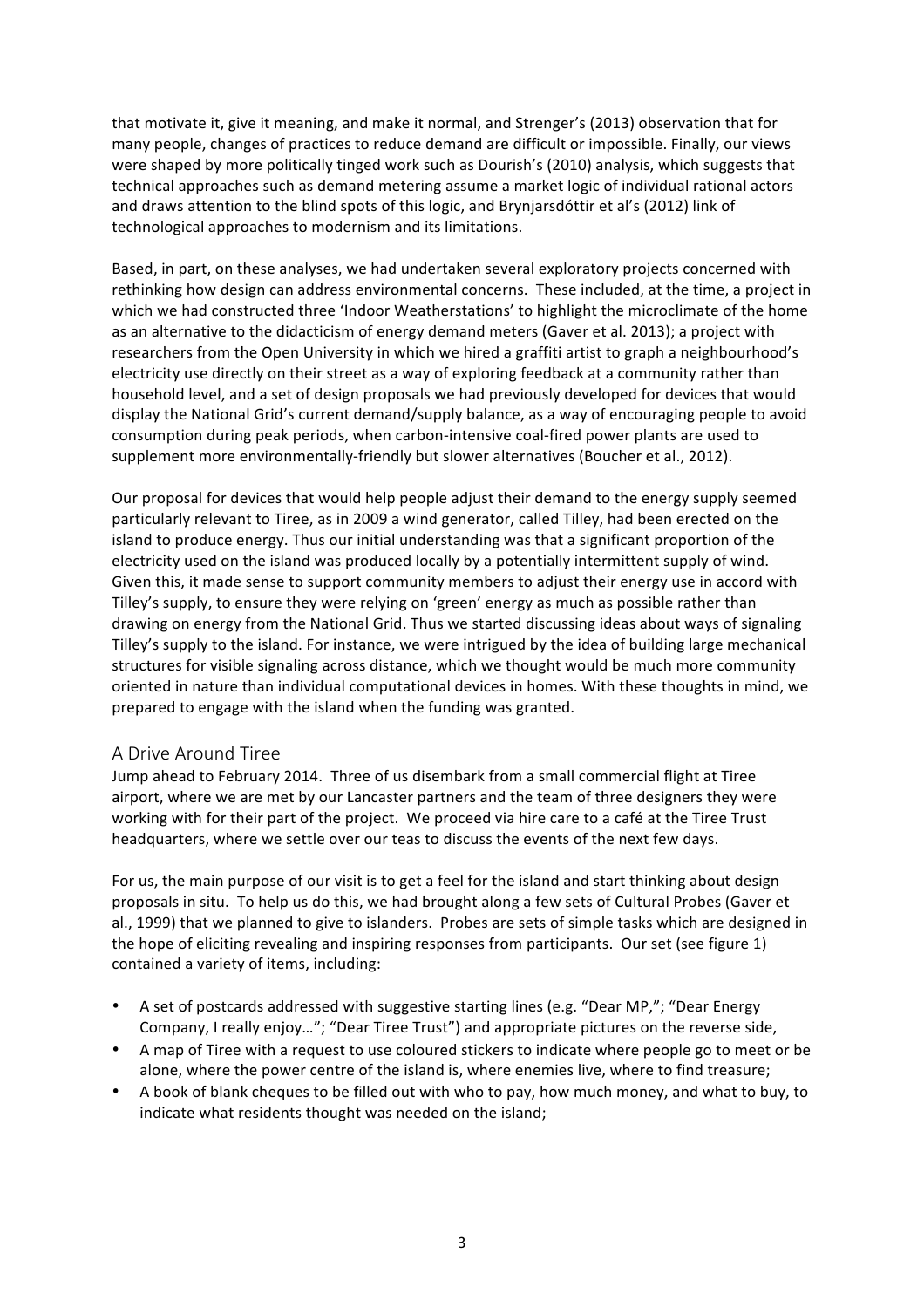

**Figure 1. Cultural Probe materials.** 

- An unfinished tourist brochure ("Discover Tiree!") with suggestive openings (e.g. "Famous for its "; "The  $\qquad$  are not to be missed");
- A diagram of a solar system asking people to plot their universe: "the people and places you have a connection with".

We had hoped to find volunteers at the community centre for our probes, but unfortunately there were few islanders around on the day. So instead we set off for a drive around the island in the hope of finding some.

One of the things we learned, driving around on a dry but chilly February day, was that there seem to be few social centres on the island of Tiree. Not only was the community centre quiet, but the sole grocery store was shut and the island's hotel appeared unoccupied. We finally realised that if we wanted to distribute Probes, we'd have to approach people in their homes. This was not something we'd done before: usually our Probes studies involve volunteers who have signed up to be part of larger projects. Finally, we spotted somebody pulling up outside a house and opening their garage door. Pulling over abruptly, we jumped out of our car, and approached, explaining "Hi, we're design researchers from London...". To our surprise, the woman greeted us pleasantly and invited us in for a cup of tea, where we explained the project and handed over the Probes.

We soon discovered that this was not an unusual reception. Instead, every time we pulled over because we spotted a house with solar panels, or accosted a farmer in his field, or talked to a fisherman mending crab traps next to a B&B, we were greeted warmly, found ourselves engaged in talks about the island, and had our Probes received with interest. By the end of the day, we succeeded in distributing seven probe sets, stopping only because the light had faded and it was time for dinner, feeling that we had already learned something about the community of Tiree.

## Flashforward: Returns

We didn't receive responses to the Probes until the weeks following our return to London. Nonetheless we briefly describe some of the returns here to help set the scene for our proposals. To a great degree, the returns (see Figure 2) expanded on what we learned over the course of our visit: that residents appreciate Tiree's close and friendly community and enjoy the island's beauty but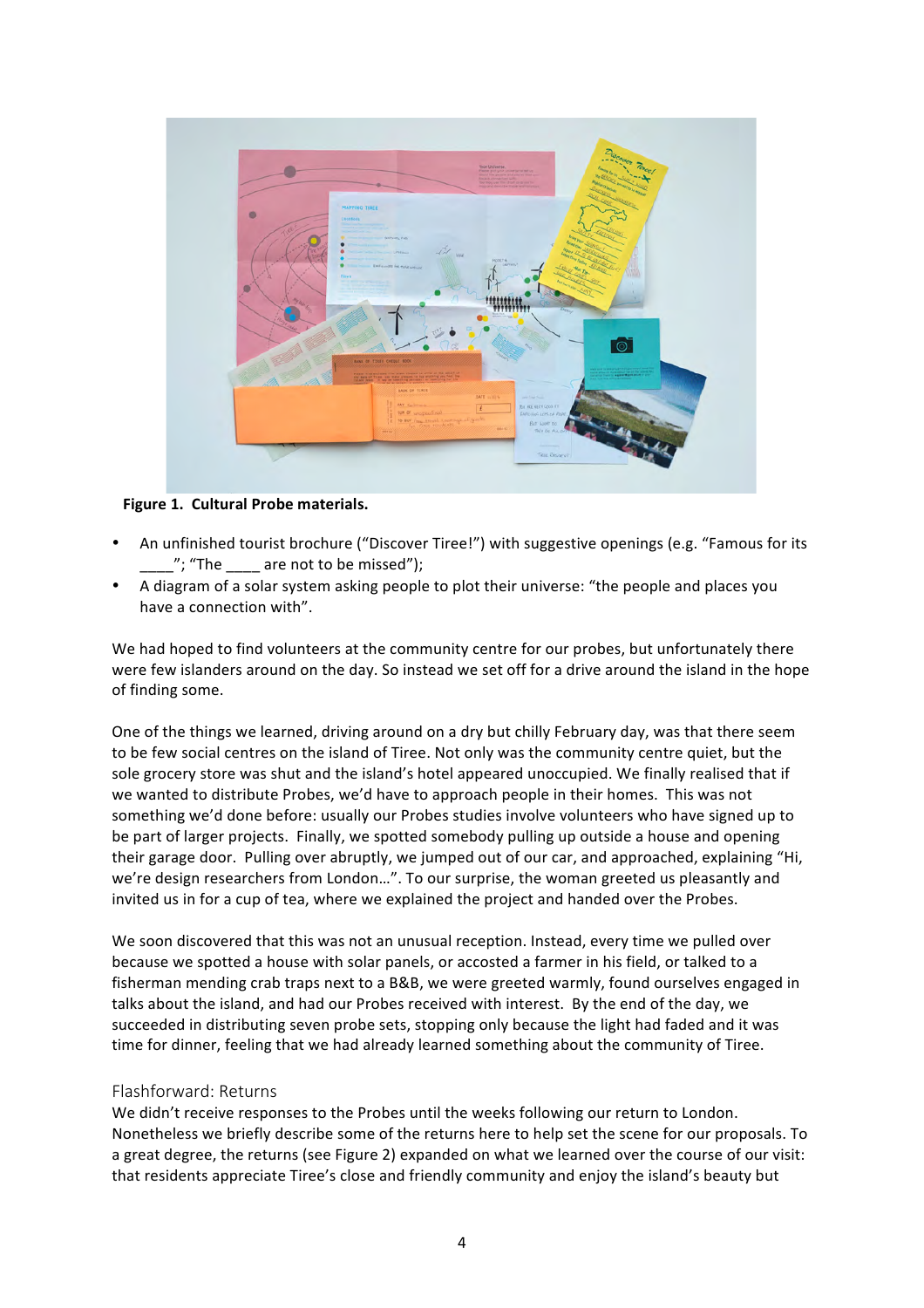| Discover Viree!<br>Famous for its <b>DEOCHES</b>                                                                                                                                      | wer Tiree!<br>$\sim$ $\sim$ $\sim$<br>Its SUN + WIND                                                                                                    | Dear Tiree Trust.<br>YOU ARE VERY GOOD AT                                                         |                                                                                                              |
|---------------------------------------------------------------------------------------------------------------------------------------------------------------------------------------|---------------------------------------------------------------------------------------------------------------------------------------------------------|---------------------------------------------------------------------------------------------------|--------------------------------------------------------------------------------------------------------------|
| The Sunsels are not to be missed!<br>Highlights include:<br>vatied bin life<br>water sports                                                                                           | Dear Madame.<br>It is urgent that we change<br>THE FOOD IN THE SHOP.<br>I DON'T WANT IO DIFFERENT<br>TYPES OF CHOPPED ONIONS OR<br>GRATED CUEESE, IWANT | EMPLOYING LOTS OF PEOPLE<br>BUT WHAT DO<br>THEY DO ALL DAY?<br>Yours sincerely,<br>TIREE RESIDENT | <b>Bill Gaver</b><br>Department of Design<br>Goldsmiths College<br>Lewisham Way, New Cro<br>London, SE14 6NW |
| OVEN<br>Walks<br>Tiree Music<br>Festival<br>Bring your <u>Dinoculars</u>                                                                                                              | VARIETY OF ALL PRODUCE.<br>AND MOREIN regards CVOPS<br>ON TIREE SELLING GOOD<br>LOCAL FOOD<br><b>YOUT OVVIMOU!</b><br>tin                               | 02<br><b>MILLION</b><br>SUM OF<br>ANY RE BUILD HOTELS                                             | £                                                                                                            |
| Spend time walking + relaxing<br>Expect Wind!<br>Leave Tiree feeling <u>better</u><br>-Hot Tip-<br>Watch the sun go down<br>while enjoying a glass of wine<br>Best time to visit: May | <b>BANK OF TIREE</b><br>: Tir<br><b>Irom</b><br>PAY Flybe<br>a cheque<br>Bank of 11<br>PIO<br>rite<br>Une 3<br>$\overline{u}$<br>Best,<br>$\frac{1}{1}$ | SUM OF as much as required<br>TO BUY a number of Free Flights for Tires residents                 | DATE $4 3 14$<br>$0004 - 01$                                                                                 |
|                                                                                                                                                                                       |                                                                                                                                                         |                                                                                                   |                                                                                                              |

## **Figure 2. Sample probe returns**

sometimes bemoan its fragile links with the mainland. For instance, the tourist brochures laud the '*lovely* walks,' 'varied bird life' and 'water sports'. But the cheque books envision money for 'new *roads',* 'free carriage of goods to Tiree', and 'a decent boat that can cope with the weather out here'. The postcards reinforced these themes, and also indicated dissatisfaction with the island's political situation: 'Dear MP: I don't believe you or your cronies in Westminster listen to us... or know where *we are?!* That's why I'm voting yes for Scottish independence', with one revealed a kind of teasing scepticism about local arrangements: 'Dear Tiree Trust: You are very good at employing lots of *people… But what do they do all day?'*

These returns added to our understandings of the textures of Tiree  $-$  not just the issues that concerned people, but the ways they communicate as well. They formed one of the backdrops for the proposals we eventually came up with. Moreover, we found later that the Tiree Trust itself took up the idea of probes, producing their own set a few months later to engage the islanders directly. But that – and the returns as well – happened some time after our visit to the island. In the next section we return there, to our original visit.

## A Twist in the Tale

The day after distributing the probes, we took another drive on the island, not to distribute Probes but simply to have a better look around. We wound our way on the single-lane roads, past pastures and fields, rocky shores and rolling hills, stopping to take a look at Tilley, to walk on a beach, to gaze at the spherical, geodesic early-warning station on the highest hill. During this pleasant meandering, we started talking with increasing excitement about the surprising situation of Tiree, which we had heard about first before our arrival on the island but whose import had only hit home while there.

What we learned was this: Despite the fact that Tilley sometimes generates more than enough electricity to power the island, and other times almost none, trying to balance demand with its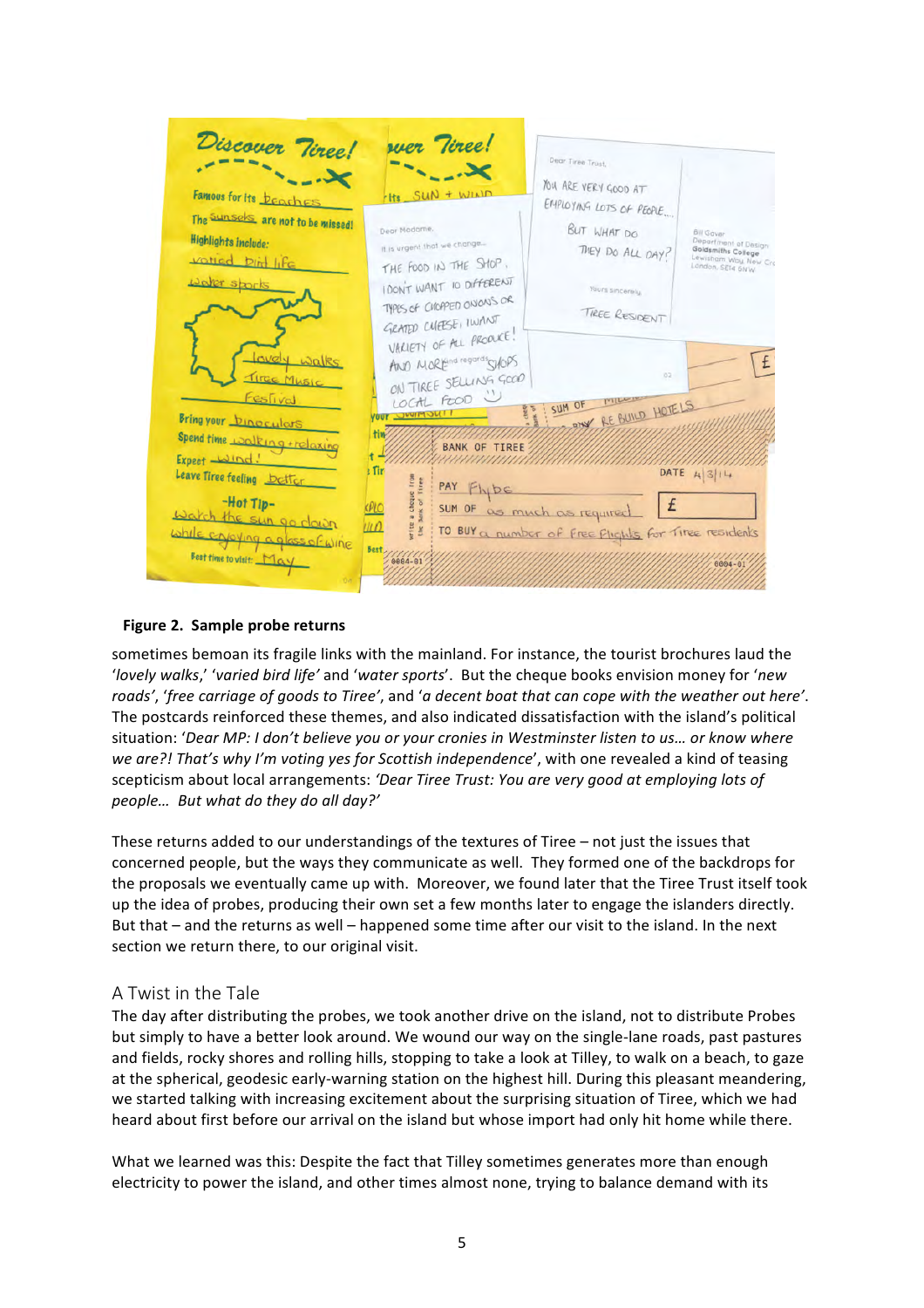supply only reflected a narrow view of its relationship with the island. The reason for this is that Tilly was not installed to power the island. Instead, according to the website of Tiree Renewable Energy Limited (TREL), a wholly owned subsidiary of the Tiree Community Development Trust:

The principal motivation for the development of Tilley the turbine by TREL was to contribute to the *financing* of various projects proposed under the island's development plan by harvesting Tiree's *most abundant resource. (www.tireerenewableenergy.co.uk/index.php/tilley-our-turbine/)*

Tilley is linked by an underwater cable to the UK National Grid, which pays the Tiree Trust for the energy. This is used to fund various projects on the island. These include a few large investments, including for instance "Tiree Rural Development securing  $£21,489$  towards upgrading the community's Rural Centre", and also a number of smaller awards, which in 2012 included:

- Tiree Horse & Pony Club £2000 To bring a Horse Riding Instructor to Tiree
- *Tiree Music Festival £1980 Hire of chemical toilets for TMF & Cattle Show*
- *Tiree Beaver Scouts £500 Activities day at the Hynish Centre*
- *Diamond Jubilee Group £1000 Diamond Jubilee celebrations*
- Tiree Windsurfing Club £925 Purchase of Body Boards and safety equipment
- *Tiree Disco Club £1200 Purchase of laptops*
- *Sticky Kids £520 Purchase of infant tables and chairs*
- Piping Society £2000 To bring a Piping tutor to Tiree *(http://www.tireetrust.org.uk/historic-windfall-recipients/)*

From this perspective. Tilley was not primarily a source of green energy to the island, but of income. Moreover, while the TREL website explains that "Tiree currently uses power from Tilley when there is a demand, however when demand is low power is exported to the mainland via the sub-sea cable" the truth seems much less clear cut. Electricity is like water: once mixed there is no easy way to distinguish sources. So as long as Tilley is connected to the National Grid, then the island's supply is a mixture of Tilley's output with the numerous other sources that supply the grid, and it is questionable whether the island consumes a higher proportion of that output than any other node on the grid, or at least that during Tilley's periods of ample production that the island is consuming only her electricity and not that produced by the coal fired power station on Stornoway, about 150 miles away.

This is not to suggest that Tilley's provision of environmentally sustainable energy was not important to many of the islanders, including the Tiree Trust and TREL itself. Nor is it to undermine the logic of balancing demand with supply, which our partners investigated further (Sim et al., 2015). However, there is no clear inherent link between the electricity supplied by Tilley and consumed by the islanders, and in particular balancing demand to supply, as the initial narrative had suggested, is not a necessity.

## And a Further Twist

Another facet of the story of Tilley and the island's infrastructure brought this home even more dramatically. It turns out that the underwater cable that links the island to the National Grid is prone to damage, often by the nets of fishing trawlers. When this happens, the island is cut off from the National Grid's supply. This is the time that Tilley would appear essential, providing a source of energy that is entirely native to the island and allowing it to enjoy independence from the mainland.

But no. The island's infrastructure cannot handle the power generated by the turbine: export to the mainland is essential for it to operate at full power. So when the sub sea cable is ruptured, Tilley has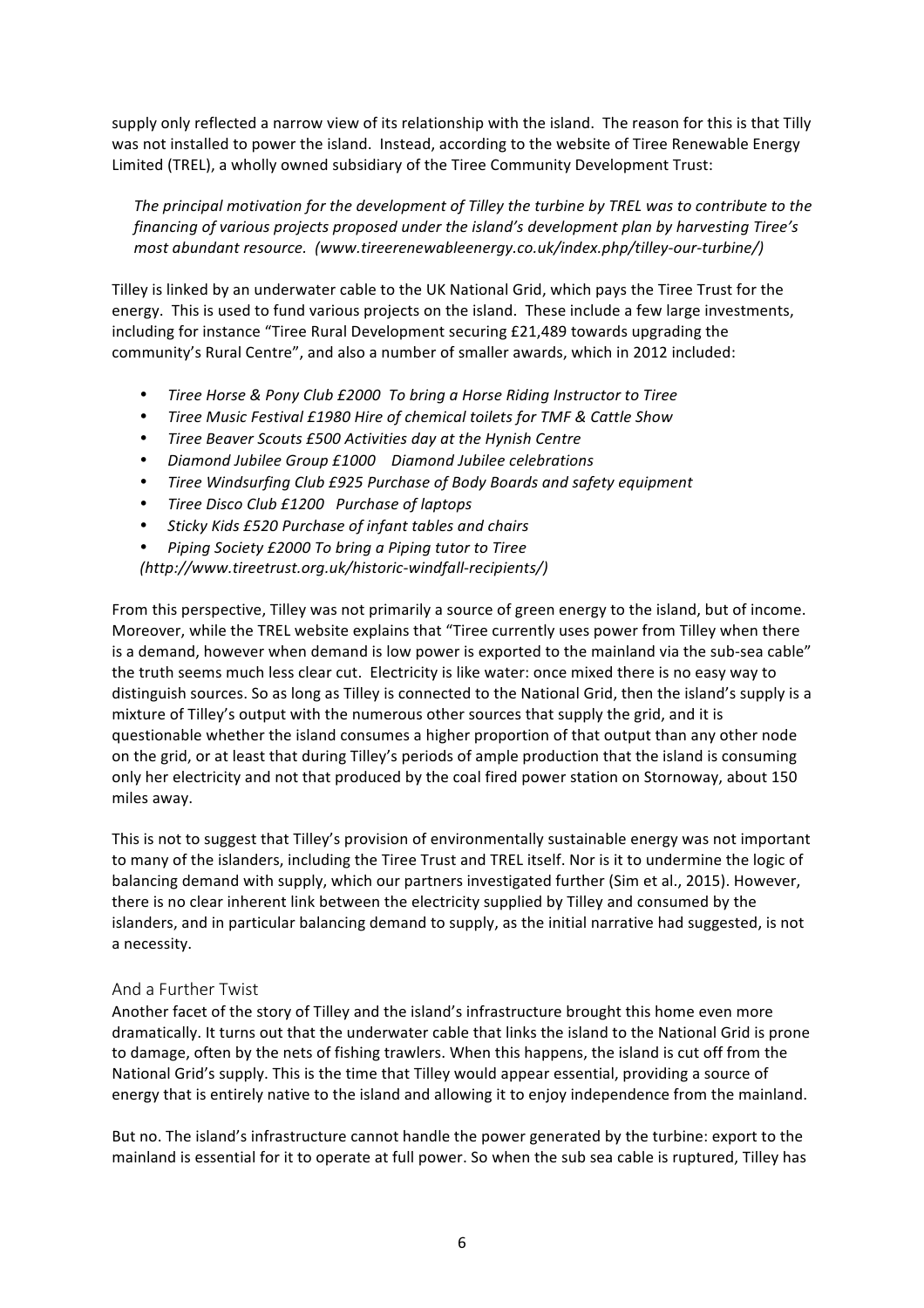to be shut down almost completely. A diesel-powered generating station opposite the airport is fired up instead.

The irony of the island using relatively 'dirty' energy whenever it is the most isolated from the mainland captured our imaginations. As we discussed the situation, driving around the island, we started imagining design responses to the situation. And when we returned to our London studio, we continued thinking about them, developing them into a workbook of proposals. In the next section, then, we describe some of these proposals as a way of elaborating our perceptions.

## Proposals for Tiree

Developing design proposals as part of our process is a long-standing practice in our studio (Gaver 2014). Proposals serve as a kind of hinge between our research into a design situation and the eventual interventions we will make. Developed further than sketchbook treatments, they nonetheless remain open-ended and indicative, often merely consisting of a few images and diagrams combined with small amounts of text to point in a direction for design without specifying it in detail. In addition, they range from the playful to the serious, using exaggeration and humour to highlight issues and possibilities. They combine implicit summaries of what we have learned with ideas for how we could develop new possibilities appropriate for the situation. Gathered together to form a workbook, they form a 'design space' in which individual proposals serve as landmarks and the spaces around them represent opportunities for further ideas.

Here we describe a subset of key proposals from the 38-page workbook we produced.

## Marble Run

The Marble Run (Figure 3) is a proposal for a mechanical sculpture that would animate the flow of energy and money on the island, to raise awareness of citizens. Marbles of different colours representing units of electricity generated by Tilley and other sources on the National Grid (coal, nuclear, other wind, etc.) would flow along channels eventually ending in homes. Meanwhile, other

#### Marble Run

The marble run would be a public sculpture sited at the Rural Centre that reveals the complex flows of energy and money surrounding<br>Tiree. Reflecting realtime information about energy demand and supply, as well as financial flows, if would be a physically animated information visualisation. Interactivity could be introduced to allow people to play with speculative scenarios or view historical momente



Figure 3. The Marble Run would be a public sculpture showing the flow of energy and money on Tiree in realtime, to raise citizens' awareness of the current situation.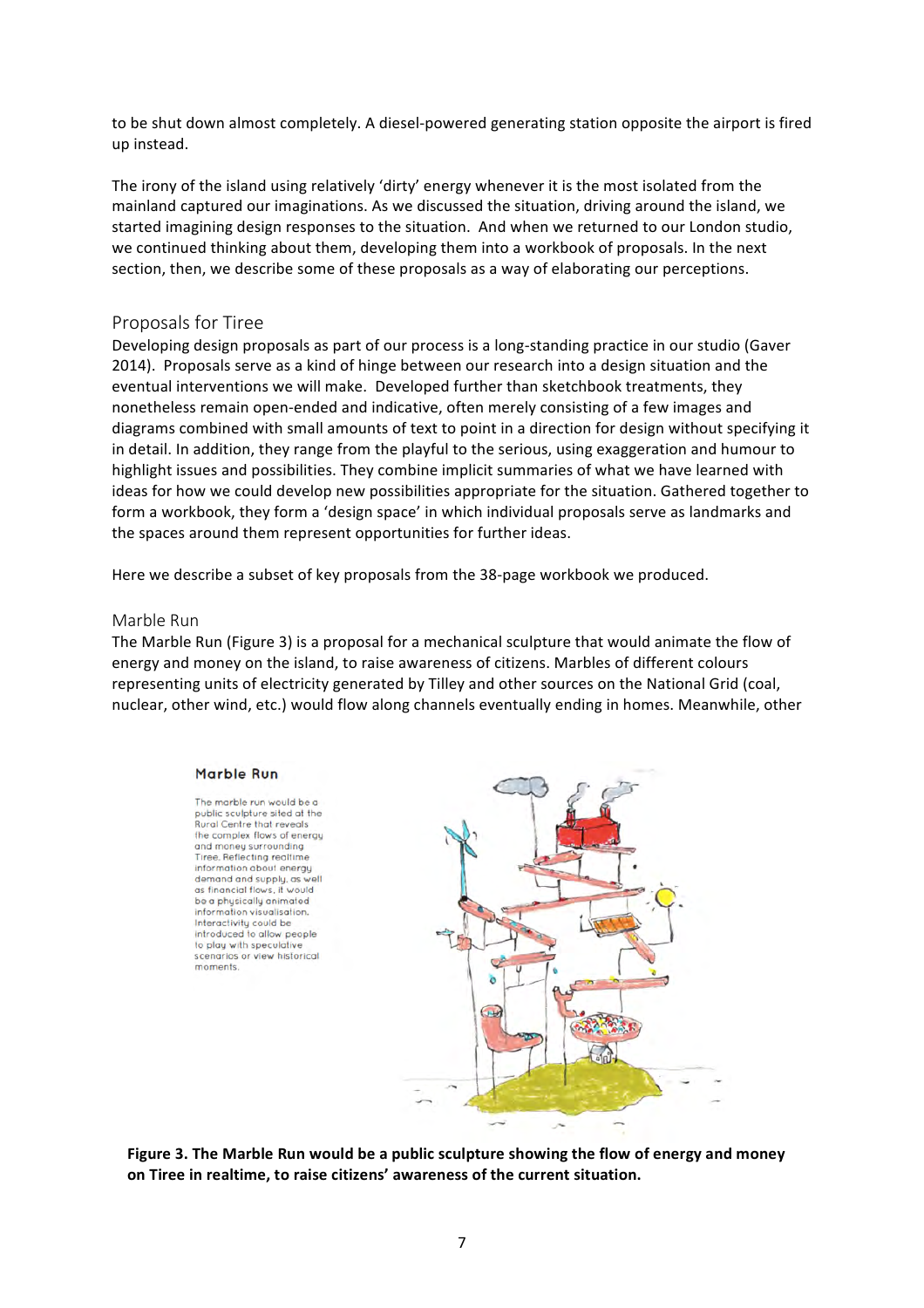coloured marbles representing money would flow on channels from homes to the National Grid, with a subset returning to the Tiree Community Centre and on to recipients of grants.

Periodically, the channel representing the sub-sea cable would be blocked. Tilley would stop producing marbles, and new marbles (a sludgy grey, no doubt) would flow from the island's diesel generator instead. The flow of money from the National Grid to the Community Centre would stop as well. This would vividly illustrate the irony of having an island-based wind generator that does not produce energy independence for the island.

#### Energy Broch

Similar to the Marble Run, the Energy Broch (Figure 4) would visualise flows of energy and money on the island. This proposal suggests, however, that the visualisation would be created from the natural materials on the island, by islanders who would adopt its maintenance as a routine practice pursued over months or years. Based on the traditional stonework on the island, different colours or shapes of rock would be moved to different sites on the island, slowly migrating to reflect energy flows. Over time, we imagined, this new activity would become a tradition on the island, one that residents could own and modify, and one that might eventually stir interest amongst tourists and anthropologists as well.

#### Boat Tow

Many of the islanders complained to us about the inadequacy of the current ferry to the mainland, which apart from the small flight from Glasgow is the only regularly scheduled means of transporting goods to and from the island. The ferry is often unable to cope with rough weather, which means the island has to do without fresh supplies for weeks at a time.

This proposal suggests decommissioning the current ferry, and mounting it on a set of tracks running from the shore up the side of one of Tiree's hills (Figure 5). A winch system would drag it up the hill slowly, using any excess energy generated by Tilley after supplying the islanders' needs and thus allowing the generator to be disconnected from the National Grid or at least to continue running when the cable is cut. The boat would serve as a form of battery, storing energy that could be released when Tilley's output is down and furthering the island's ability to achieve self-sufficiency.



Dùn Mòr Bhalla - Vaul Broch 60 AD

Figure 4. The Energy Broch would be constructed by islanders moving stones around the **island to create material representations of energy flows on the island.**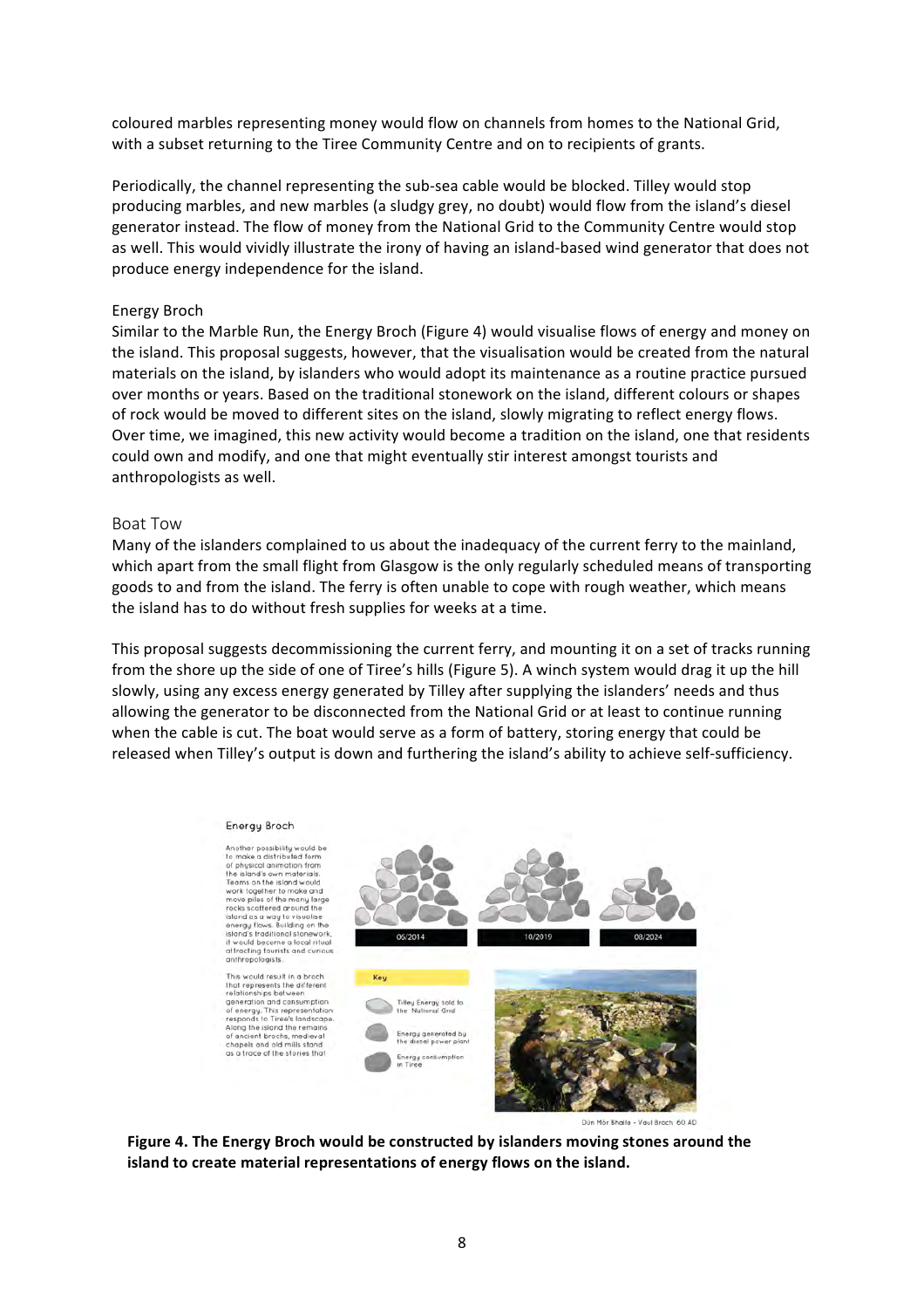#### **Boat Tow**

Many islanders feel the current ferry is not fit for purpose. We propose decommissioning the boat and mounting it on a rail, to be towed up a hill using any excess energy produced by Tilley when the mainline cable is down. That way, when Tilley fails to generate sufficient electricity. the ferry could be allowed to descend, spinning a turbine to make up the shortfall.



Figure 5. Boat Tow suggests a novel method for storing excess energy generated by Tilley.

We asked a physicist to calculate the energy implications of such a system. Assuming a 5km track at an average slope of 5%, using the actual boat weight of 3,500 metric tonnes, and assuming that the generator and winch systems each have an efficiency of 70%, it would take roughly 1.92 x  $10^{10}$  Joules to drag the ferry up the hill, while letting it roll down again would provide roughly 9.43 x 10<sup>9</sup> Joules. This is equivalent to about two barrels of oil to raise the boat, and about one barrel released on its descent (which is a fairly dramatic representation of how much energy is stored in a barrel of oil)  $^{1}$ .

With an overall efficiency of about 50%, the boat tow system compares badly to the 92% efficiency claimed by, for instance, Tesla's Powerwall (https://www.teslamotors.com/en\_GB/powerwall), a battery array designed to store home-generated electricity. Nonetheless, the public demonstration of Tilley's energy at work might justify this loss, as might the sight of the ferry finding a purpose for which it is better suited than its current one.

## Hydrogen Economy and Glass Lake

Hydrogen Economy (Figure 6) proposes using the energy Tilley generates to produce hydrogen. This could become the fundamental fuel for the island, as it is carbon neutral and amenable to storage. In addition, hydrogen could not only be used to generate electricity, but also to heat houses and fuel cars and other vehicles.

#### **Hudrogen Economu**



Figure 6. Hydrogen Economy suggests using Tilley's power to produce an alternative fuel.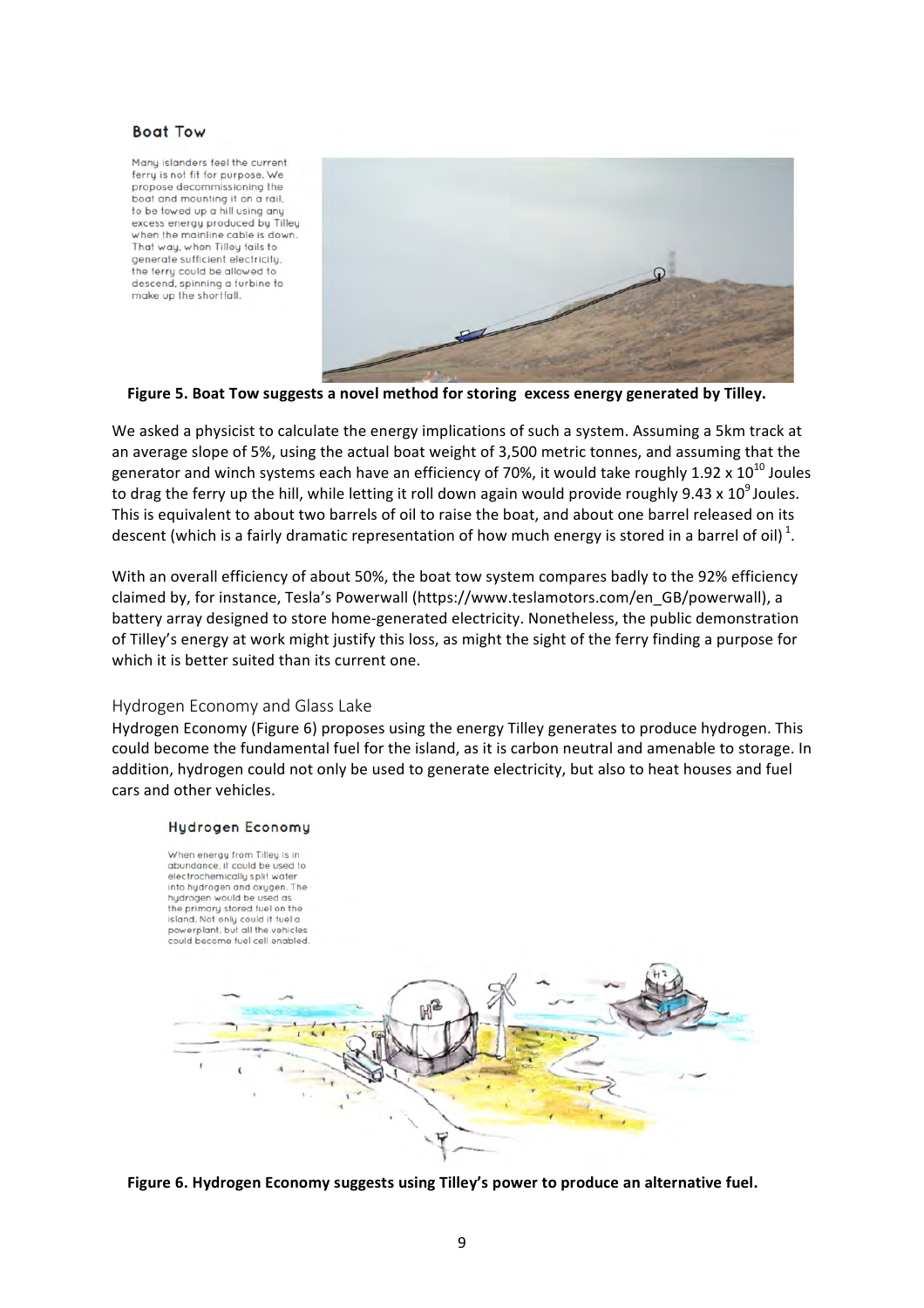## **Glass Lake**



Figure 7. Glass Lake envisions a novel way to store the energy produced by Tilley.

The Glass Lake (Figure 7) is based on a technology developed by Halotechnics (halotechnics.com), a company with the mission to develop "economically viable renewable energy storage using advanced materials and innovative systems engineering". Its product Haloglass RX is a 'high temperature thermal fluid' – basically a kind of glass – advertised as suitable for "Grid scale thermal electricity storage systems". Though normally the material would be insulated to maximize efficiency, we propose using it to create a large lake of glass near Tilley (Figure 5). Energy could be alternately stored by and drawn from the lake, allowing it to serve as another form of battery. Not only might local customs evolve in response ("reckon I'll go take a look at how much energy the lake's showing"), but it could be developed as a major new tourist attraction for the island.

Hydrogen Economy and Glass Lake join Boat Tow as proposals for novel forms of energy storage for the island. Beyond this, however, they reflect other concerns on the island – the inadequate ferry, the motor traffic, the tourist industry – and indicate how entangling the electricity infrastructure with these concerns might lead beyond generic, strictly utilitarian solutions towards those that fit and add value to Tiree's particular circumstances.

## Cryptocurrency Wind-Mining

The proposals above focus on Tilley as a source of electricity for Tiree, and in particular suggest that rather than selling the excess power to the National Grid it could be stored for use when wind is low or the underwater cable is down. As we have seen, however, the fact that Tilley generates electricity is arguably less important to the island than the income it produces. After all, the island does not directly use Tilley's electricity, and consumers pay for the energy they draw from the National Grid, including whatever proportion is produced by Tilley. From this point of view, Tilley's main function is to provide funds for the Tiree Trust, and the more efficiently this can be done the better.

Our proposal for Cryptocurrency Wind-Mining (Figure 8) reflects this perspective on the motivations for Tilley. It calls for Tilley's power to drive the high-powered computers necessary to mine new cryptocurrency coins. These could be sold directly with the marketing advantage that they would be far more environmentally sustainable than coins mined on rigs that rely on carbon fuels. This could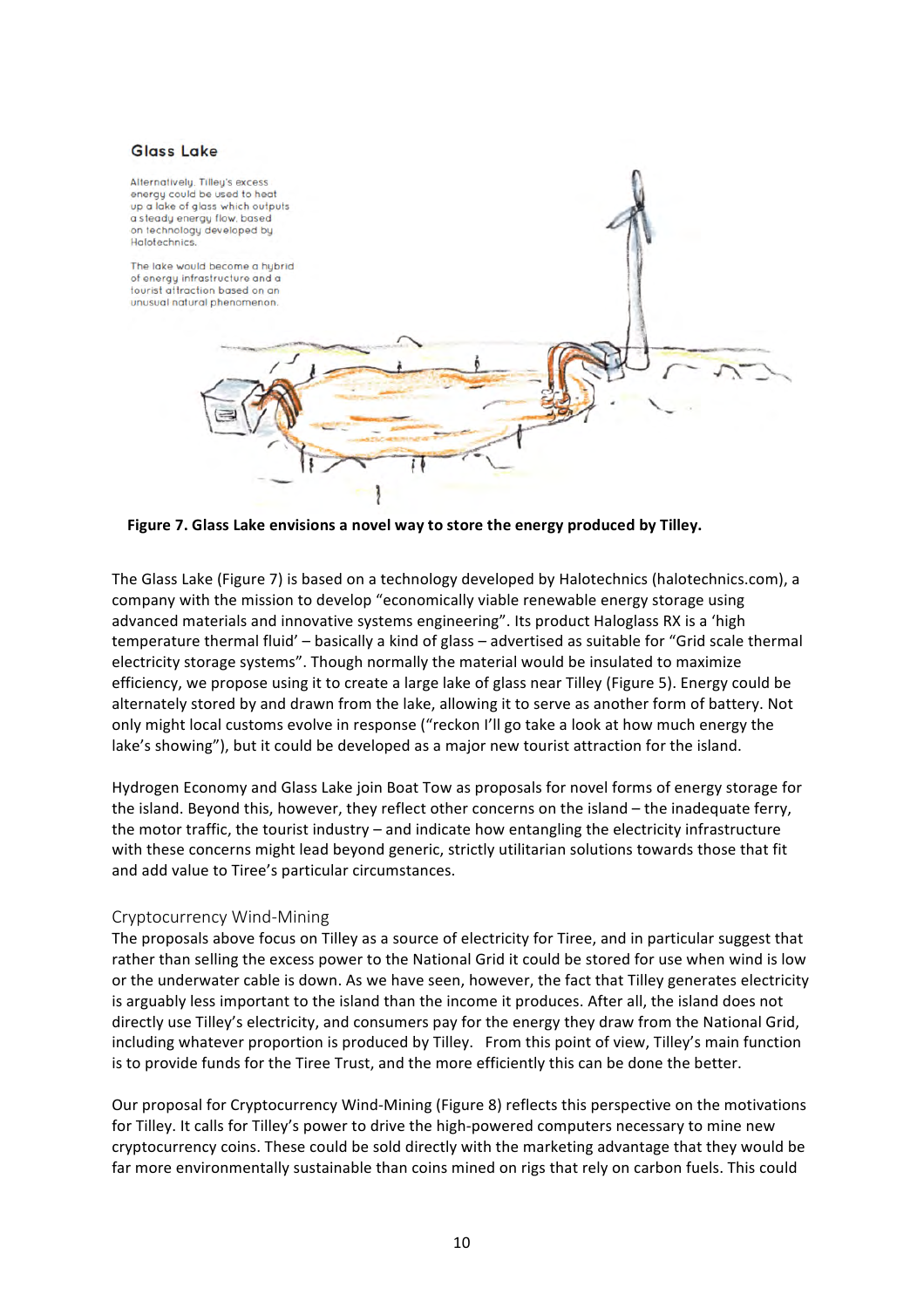#### **Cryptocurrency Wind-Mining**

Tilley currently generates electricity that is sold to the grid, providing an income for<br>the trust. Another way for Tilley to generate money for the<br>trust would be to directly use its energy to power the world's first wind-powered cryptocoin<br>mining rig. With the wind both generating electricity and<br>keeping the electronics cool, this would be the greenest infrastructure from which to buy coins.



### Figure 8. Wind generated cryptocurrency would focus directly on generating income for Tiree.

well prove a more lucrative<sup>2</sup>, and thus more efficient, use for Tilley's output than the current one, and the proceeds could be used to fund the Tiree Trust and also to pay for the continual upgrades of computing equipment needed to maintain competitiveness at cryptocurrency mining.

#### Two Tilleys, a Land Bridge, and Tiree's trajectory

If the surplus electricity generated by Tilley could be handled, either through some form of storage or by using it close to the source (e.g. to mind cryptocurrency coins), then more wind generators could be installed on the island (Figure 9). This possibility raises fundamental questions about Tiree's future. One alternative would be to use the additional electricity to reduce or eliminate reliance on the National Grid, putting the island on the path towards greater self-sufficiency and even complete autonomy from the mainland. Another alternative, however, would be to continue selling energy to

#### **Two Tilleus**

If surplus wind energy could be stored, there would be good reason to install another wind generator -- or more -- on the island. This could allow residents to rely entirely on wind energy. potentially achieving complete<br>energy independence from the mainland.

Alternatively, selling the extra energy could fund increasingly<br>closeness to the mainland: a more robust cable, a new ferry, a larger airport...



Figure 9. Improving the infrastructure could allow an expanded array.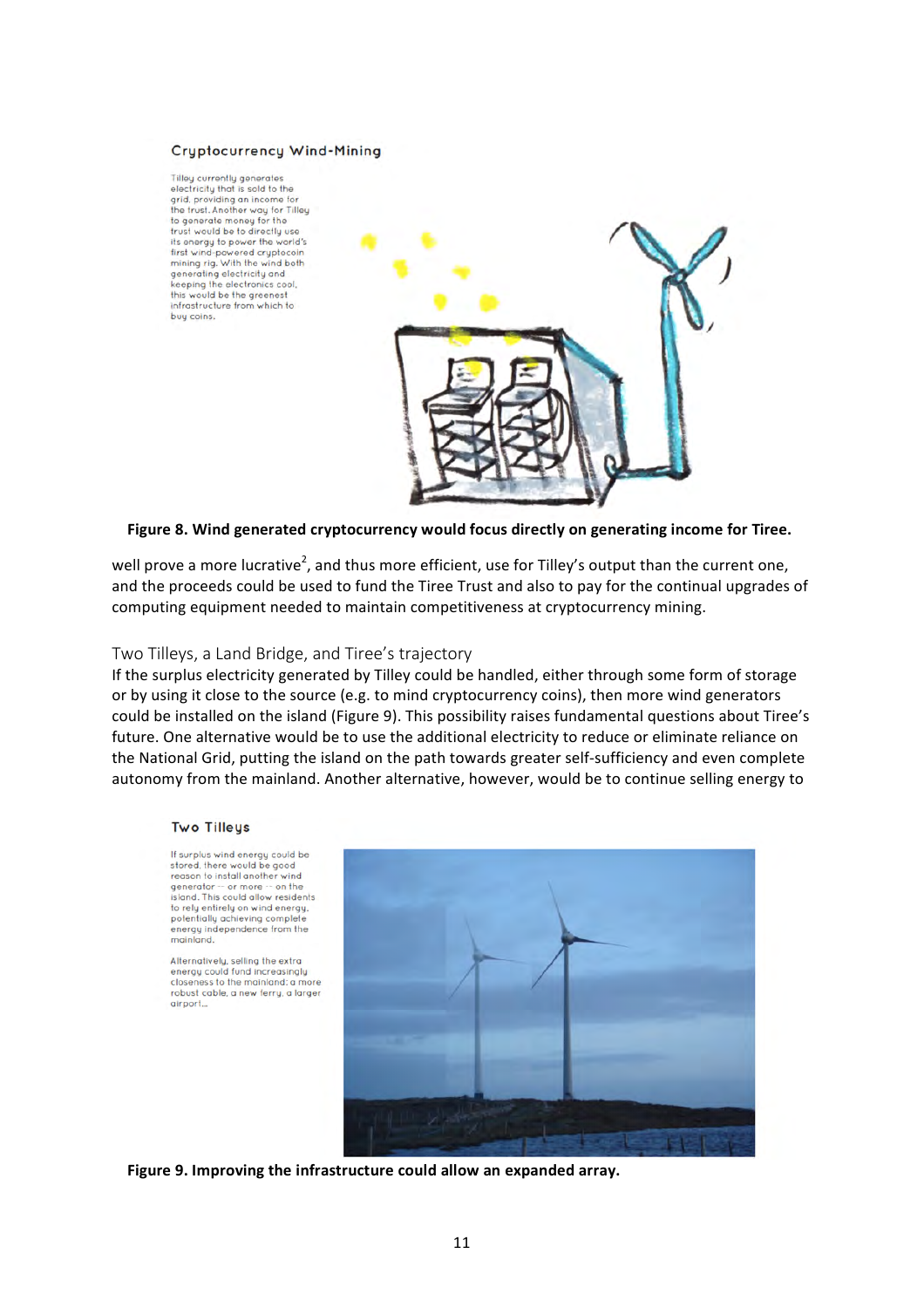the National Grid, and to use the increased income to strengthen the infrastructures binding the island to the mainland.

Ultimately the funds could be used to build a land bridge between Tiree and the mainland (Figure 10). We saw signs of this impulse in the islanders' complaints about the ferry, the lack of goods in the local shops, and the cost of flights and difficulties of travel. The relative inaccessibility of Tiree may well be the reason that it maintains large areas of undeveloped coastline and enjoys a peaceful, friendly culture. The advantages of easy movements of goods and people might seem to outweigh this appeal for many on the island, however  $-$  and developing Tilley might be a tipping point in the current balance between solitude and convenience.

## Discussion: Tilley, Proposals, and Entanglement

It should be clear that our proposals were not seriously intended for development. Nonetheless, they are all technically possible if not culturally plausible. They were developed, and intended to be received, in a somewhat playful spirit, a frame of mind which is conducive to speculation about issues and possibilities that might be dismissed from more 'serious' points of view. Knowing that the scope of the project would not allow us to realise our proposals helped us to achieve this frame of mind and to imagine systems at a scale we would be unlikely to build. Thus, similar to some architectural proposals (see e.g. archigram.westminster.ac.uk), our proposals were not intended to seek solutions so much as to ask questions, presenting exaggerated and fanciful scenarios as a way of discussing existing situations and future possibilities. Overall, the proposals helped us to think through several aspects of Tiree's situation. They also served as a resource for discussing our perceptions with our partners and with the islanders, to whom we presented the proposals at a community event.

One of the main lessons we learned on Tiree and reflected in our proposals is that despite being an island Tiree is thoroughly entangled with the mainland. This is clearly the case for its energy, where we found that even Tilley, the most promising means of achieving sustainable energy independence, is dependent on the National Grid to keep running. The diesel generator, too, depends on regular supplies of fuel that must be shipped in by ferry – which also brings food and other goods, including

#### **Tiree land bridge**

Ultimately, Tiree could opt for total<br>dependence on the mainland and facilitate it by constructing a long<br>land bridge. This would obviate the need for the underwater cable and the ferry, and allow easy access for tourists.



Figure 10. Ultimately, a land bridge might be the most desirable solution for Tiree.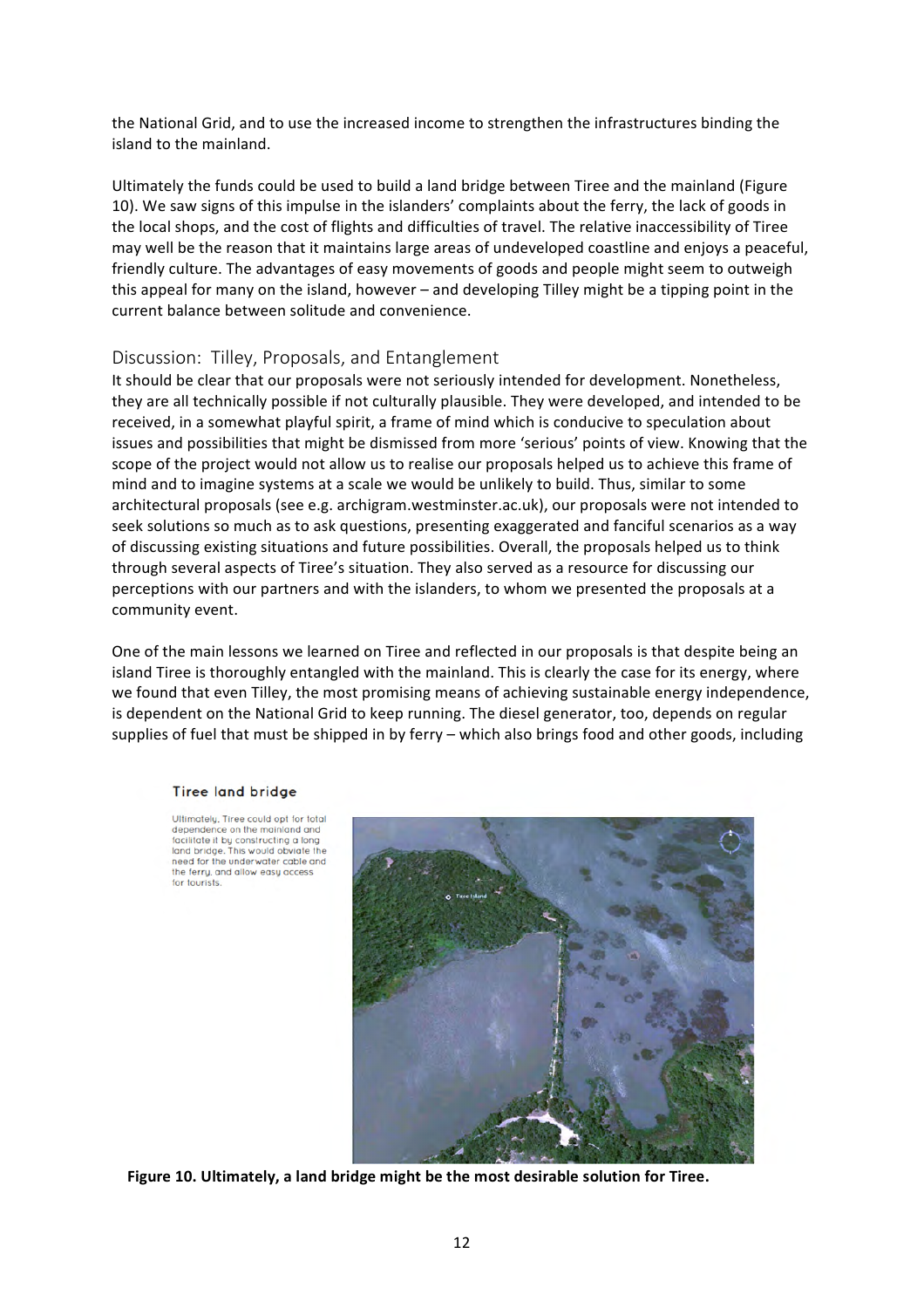tourists upon whom much of the local economy arrives. The more we looked, the more we recognised links and ties to the mainland. We began to realise that achieving true energy independence via Tilley currently has more to do with the underlying infrastructure to which the generator connects than it has to do with demand/supply balance. That is, what is required most of all is some way of storing the electricity Tilley produces, especially when the subsea cable is down. But it may be that Tilley's connection to the National Grid is more desirable than achieving independence in the first place. After all, connecting Tilley to the National Grid allows the energy she generates to be combined with sources across the nation, so local fluctuations can be compensated for by oversupplies elsewhere. From this point of view, the National Grid may be the best battery of all.

Our proposals also point to ways in which energy is, or could be, entangled with other activities and concerns on the island. These are congruent with other to 'materialise' energy attempts (e.g. Pierce & Paulos 2010; Backlund et al., 2007), and contrast with more typical approaches that treat energy as a commodity to be produced and distributed invisibly, efficiently, and homogenously. In Latour's (2007) terms, energy is an issue that has passed beyond public controversy to become 'settled' in infrastructure. The situation with Tilley and the cable disrupts this settlement, however, and our proposals build on this to bring further issues into play. They overtly link the island's energy to other values - transport, tourism, finance and convenience. They question whether Tilley is about energy or about money, and probe the Tiree Trust's role in collecting and distributing funds. They also seek to explore the balance between financial and environmental criteria and other possible values. Would it be worth compromising energy efficiency for the spectacle of a boat being dragged up a mountain, or a lake made of molten glass? Is it enough to generate sustainable electricity, when this might be used to produce more widely usable fuels? Or is sustainability merely a marketing tool for tourism or other money-making activities? Ultimately the proposals suggest that how Tilley is treated connects to more fundamental issues of the island's trajectory with respect to the mainland. Our proposals don't settle any of these issues . On the contrary, they help bring them into view in a way that might usefully complicate understandings of how energy is and may be lived on the island.

## References

Abrahamse et al.: A review of intervention studies aimed at household energy conservation. *Journal* of Environmental Psychology 25(3). (2005).

Backlund, S., Gyllenswärd, M., Gustafsson, A., Ilstedt Hjelm, S., Mazé, R., and Redström, J. (2007) STATIC! The Aesthetics of Energy in Everyday Things. In: Design Research Society Wonderground International Conference 2006, 1-4 November 2006, Lisbon, Portugal.

Boucher, A., Cameron, D., and Jarvis, N. (2012). Power to the people: dynamic energy management through communal cooperation. Proc. DIS '12, 612-620.

Brynjarsdottir, H., Hakansson, M., Pierce, J., Baumer, E., DiSalvo, C., and Sengers, P. 2012. Sustainably unpersuaded: How persuasion narrows our vision of sustainability. *CHI 2012*, 947-956.

Dourish, P. 2010. HCI and environmental sustainability: The politics of design and the design of politics. *DIS 2010*, 1-10.

Frayling, C. (1993). Research in Art and Design. Royal College of Art Research Papers 1, 1.

Gaver, W. (2012). What should we expect from research through design?. Proc. CHI'12, 937-946. ACM.

Gaver, W. (2014). Science and Design: The implications of different forms of accountability. In Olson, J. and Kellogg, W. (eds.), *Ways of Knowing in HCI*. London: Springer, pp. 143 - 165.